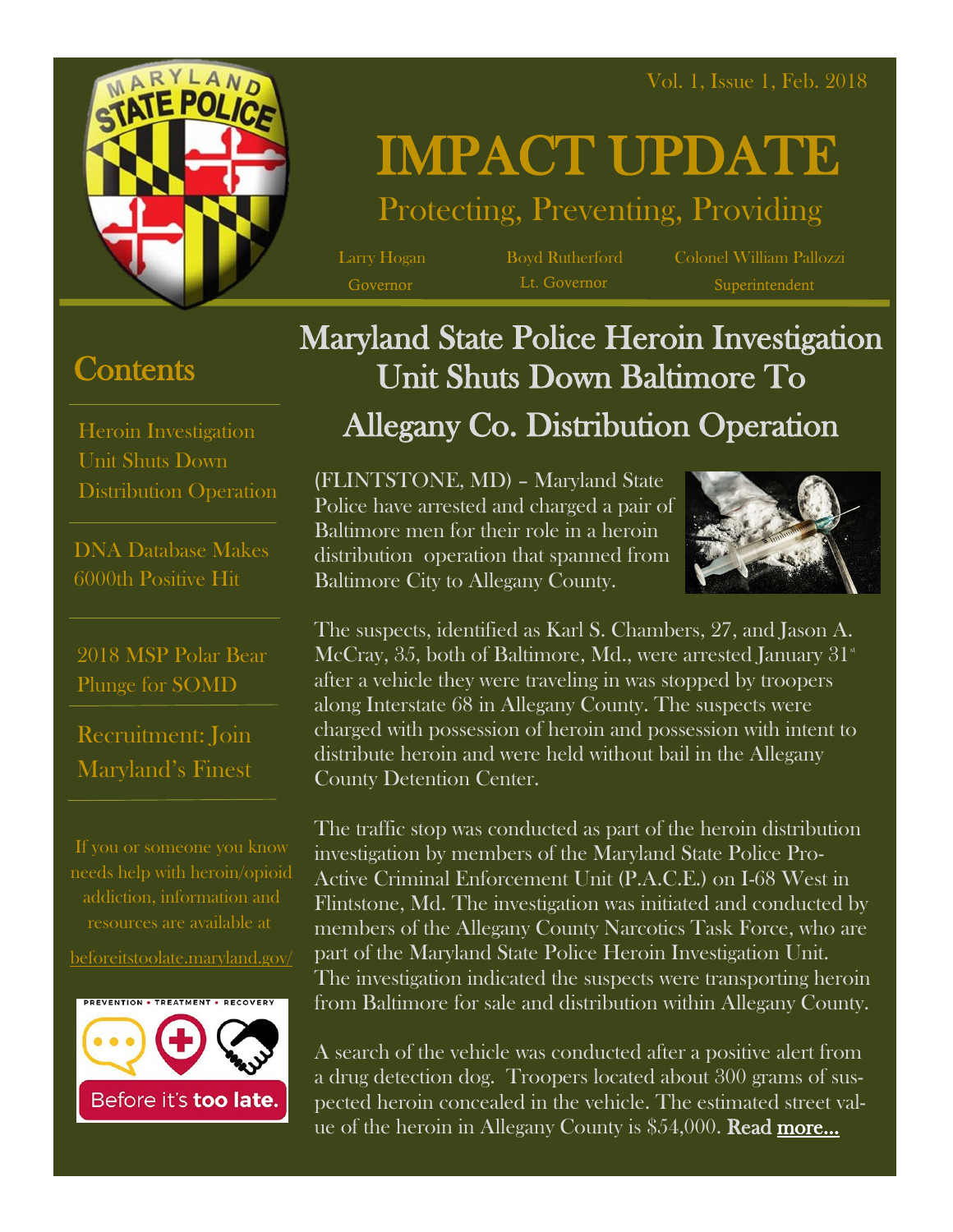

# IMPACT UPDATE

## DNA Database Makes 6,000th Positive Hit



#### Safety Tip of the **Month**

During the winter months, keep your car well-stocked with emergency supplies such as snow shovels and blankets.

When the weather is bad, remember to check [md511.org](http://md511.org/) for the latest road conditions. Know before you go!

(PIKESVILLE, MD) – Colonel William M. Pallozzi, Superintendent of the Maryland State Police, recently announced another milestone for Maryland's DNA database, supporting its role as an invaluable tool to law enforcement in the ongoing effort to reduce crime, apprehend criminals, and exonerate the innocent.

Maryland's DNA database, housed at the State Police Forensic Sciences Division laboratory, has now recorded 6,000 positive comparisons, or "hits," as they are commonly referred to. A positive comparison occurs when DNA obtained from a crime victim or scene is matched with either a known offender sample or DNA from another crime scene that is on file in Maryland's DNA database, or CODIS, the Combined DNA Index System, which enables access to the national database.

Last month, scientists at the Maryland State Police Forensic Sciences Division forwarded information to detectives at a law enforcement agency in Maryland that the 6,000th positive DNA comparison through the use of Maryland's DNA database was connected to an open 2012 robbery they are investigating. Specifics in this case cannot be made known at this time because the investigation is ongoing and the suspect has not been charged. **Read [more...](http://news.maryland.gov/msp/2018/01/22/marylands-dna-database-records-6000th-hit/)** 

To remove your name from our mailing list, please [click here.](https://public.govdelivery.com/accounts/MDPOLICE/subscriber/new) Questions or comments? Email us at msp.media@maryland.gov or call 410-653-4236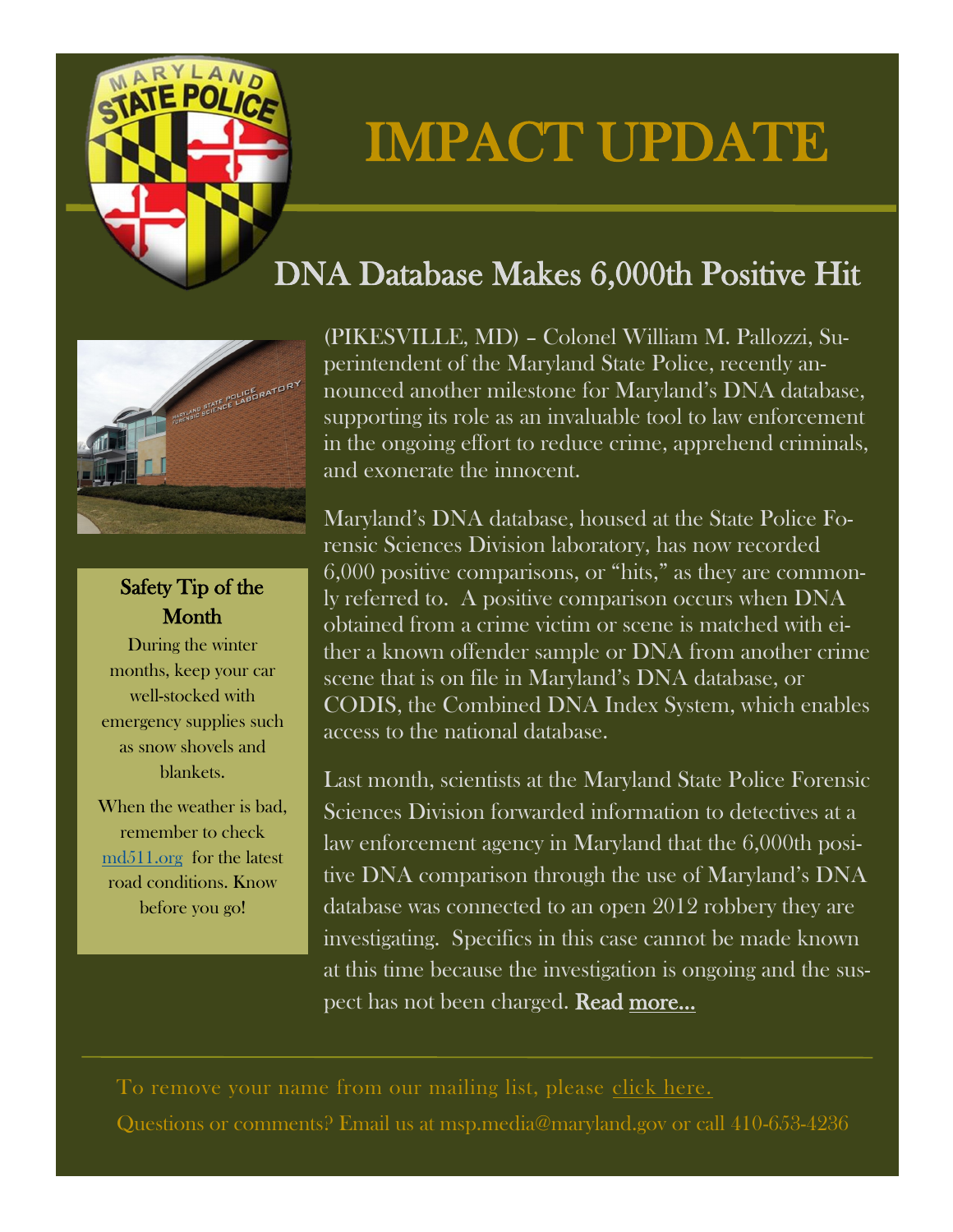

Gov. Hogan & members of MSP Easton Barrack at the 2018 Police Plunge.

## 2018 MD State Police Polar Bear Plunge for Special Olympics

We are proud to have been a part of the team organizing and participating in the 22nd Annual Plunge for Special Olympics MD. The multiple Plungefest events raised \$2.5 million to support year-round sports training and competition provided free-of-charge by Special Olympics to children and adults with intellectual disabilities. Barrack I, pictured above, raised \$2,145 for the athletes of Maryland's Special Olympics. For more information, **click [here.](http://somd.convio.net/site/PageNavigator/MSP_Polar_Bear_Plunge.html)**

Questions or comments? Email us at msp.media@maryland.gov or call 410-653-4236

STATE POLICE

MARYLAND TRADITION

inerial **Olympics** Maryland

NGF

**AJDq**